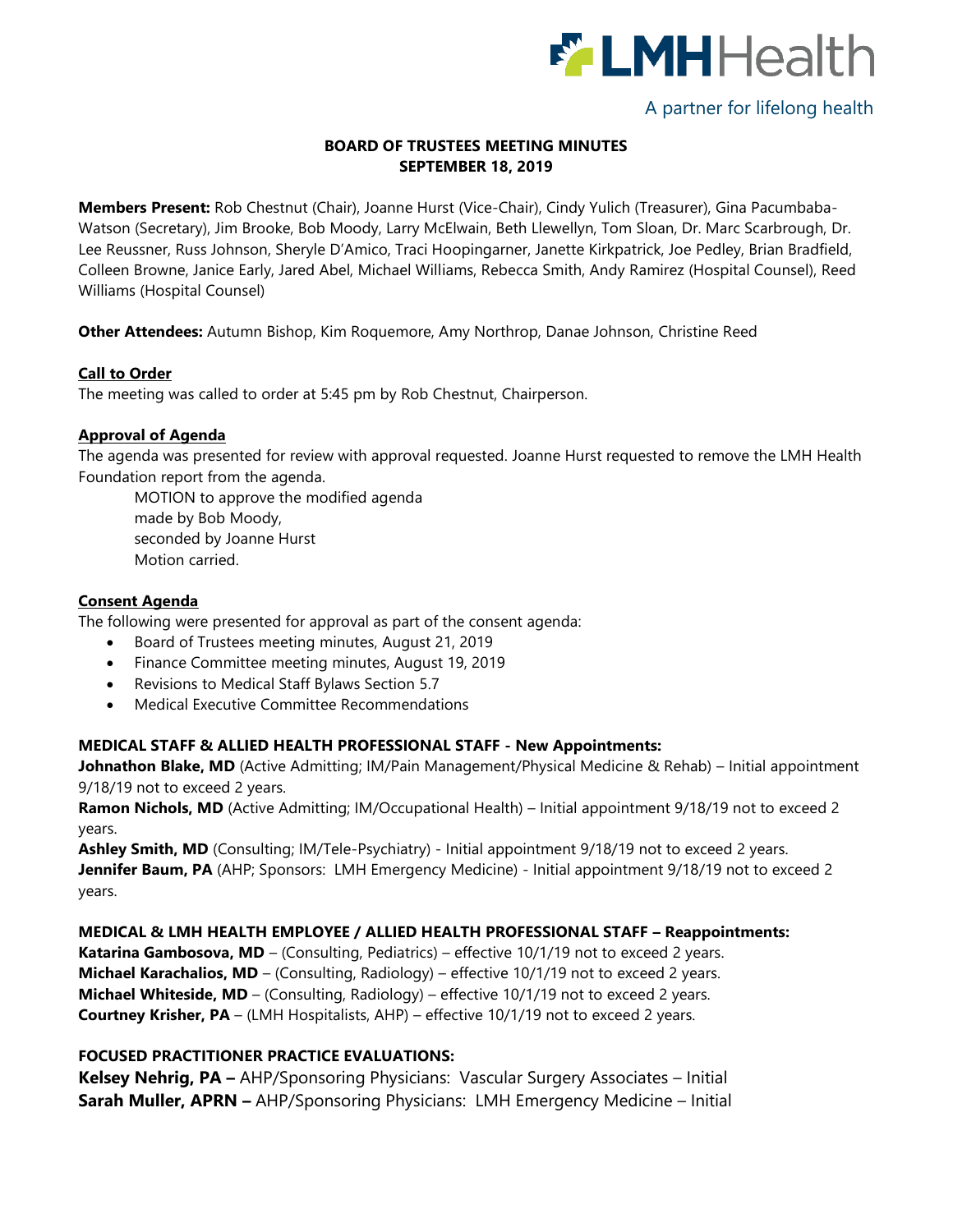

#### **PRIVILEGE &/or STATUS CHANGES & RESIGNATIONS:**

**Brendan Farrell, DDS; Phillip Harvey, DDS; Cody Christline, DDS; Michael Neilson, DMD; Melissa Kalb, MD &** 

**James Mandigo, MD –** Requests privilege deletion of "Moderate Sedation."

**Christina Peacock, MD –** Active Admitting; Pediatric Hospitalists – Requests privilege addition of "Lingual Frenotomy."

**Michael Beezley, MD –** Active Admitting; Surgery/Vascular – Resignation effective 6/30/19.

**Benjamin Chen, MD –** Active Admitting; Anesthesia – Resignation effective 6/30/19.

**Deniz Eker, MD –** Consulting; Tele-Psychiatry – Resignation effective 5/10/19

**Mykel Sepula, MD –** Active Admitting; Emergency Medicine – Resignation effective 7/1/19.

**Andrea St. Clair, DO** – Consulting; Tele-Radiology – Resignation effective 7/1/19.

MOTION to approve the consent agenda made by Cindy Yulich, seconded by Joanne Hurst. Motion carried.

#### **CEO and Executive Team Report**

- **CEO Report:** Russ Johnson reported on the following:
	- o The recent City Commission forum co-sponsored by LMH Health was positively received by all of those involved.
	- $\circ$  A strategic partner project group has been formed and includes four administrators and four physicians. The group has selected an advisor firm to help with the process and has been working on defining what a relationship with a strategic partner would look like. The group will report back to the Board in October on progress.
	- o Thanks to the hard work of Sheryle D'Amico, Dr. Vaughn and their recruiting team, physician recruitment has been very good over the last several years. Because of this, the team will pull back a little bit on recruitment efforts for 2020.
	- o At Mayor Larsen's request, Russ and Joanne solicited the board for names for trustee appointments to fill the upcoming board vacancies. A list of five names was provided to Mayor Larsen for her consideration.
	- o The ribbon cutting for East Heights Family Clinic will be on October 15, 2019
- **Financial Update:** Joe Pedley, VP and CFO, provided the board with an overview of specific actions that are being taken to improve the hospital's financial performance.
	- $\circ$  Discussion followed about how best to communicate with and support staff through this transitional time in healthcare.

#### **Discussion Items**

- **LMH Health's Role in Advocacy:** Amy Northrop, Director Strategic Development & Implementation, reported on her role with supporting advocacy efforts at the hospital as well as efforts underway on issues that are important to the hospital, physicians, patients and the Lawrence Community.
- **Slate of Officers and Committee Appointments**: Rob Chestnut proposed the following slate of officers and committee appointments:
	- o Officers
		- Chair Joanne Hurst
		- **Vice Chair Larry McElwain**
		- **Treasurer Cindy Yulich**
		- **Secretary Beth Llewellyn**
		- **Past Chair Cindy Yulich**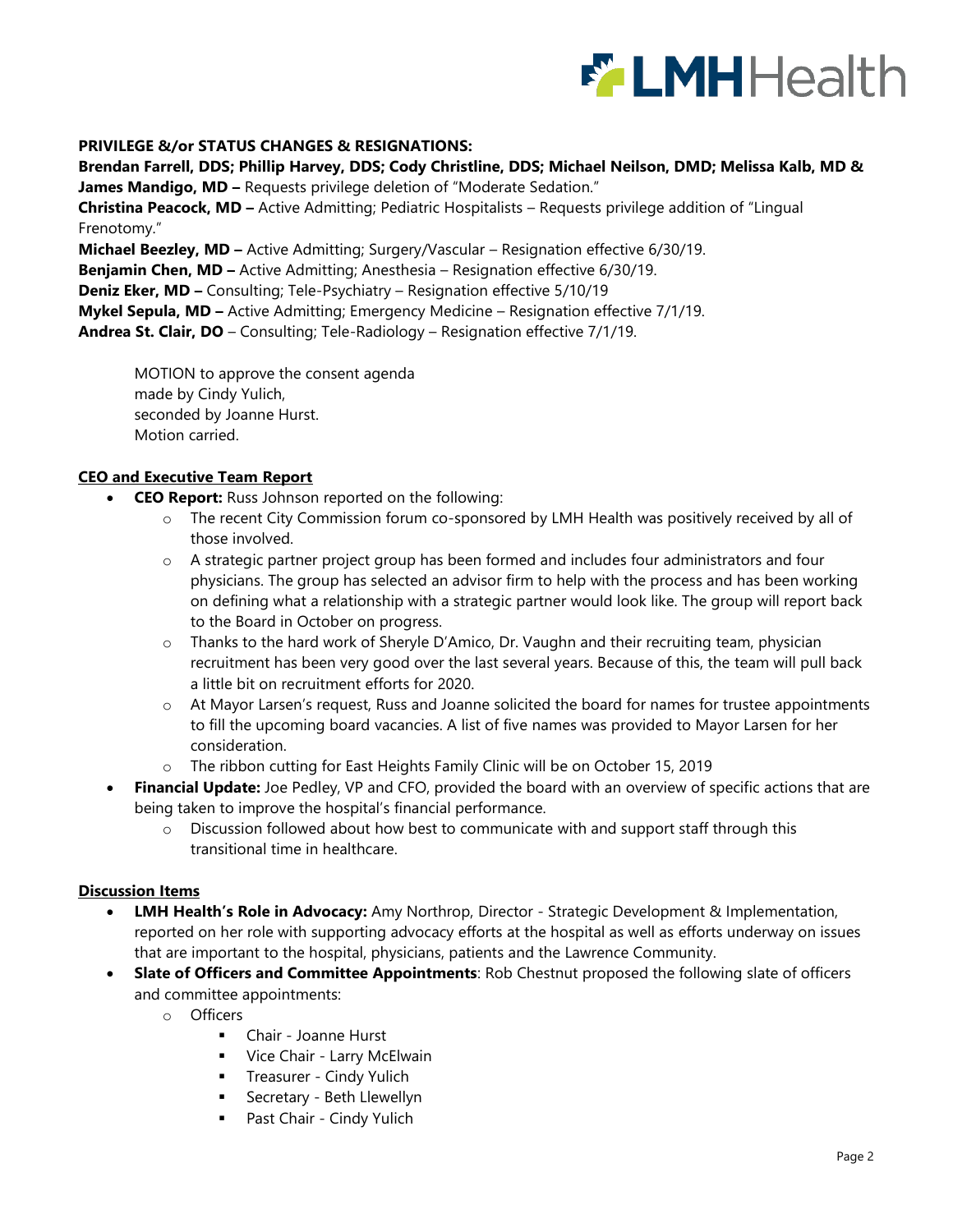

- o Board Committees
	- **Executive** 
		- Joanne Hurst, Chairperson
		- Larry McElwain, Vice Chair
		- Cindy Yulich, Past Chair and Treasurer
		- Beth Llewellyn, Secretary
		- Marc Scarbrough, MD, Chief of Staff
		- Tom Sloan, at large member
	- Quality
		- Bob Moody, Committee Chair
		- Tom Sloan
		- Scott Solcher, MD, Chair of MSQIC
		- Lee Reussner, MD, Additional Advisor
		- \*2 New Trustees
	- Finance
		- Cindy Yulich, Committee Chair and Treasurer
		- Joanne Hurst
		- Larry McElwain
		- Beth Llewellyn
		- James Mandigo, MD, Vice Chief of Staff
		- \*New Trustee
	- Executive Compensation
		- Joanne Hurst, Chairperson
		- Cindy Yulich, Past Chair
		- Larry McElwain
		- Beth Llewellyn
		- Bob Moody
	- **Community Compassion and Benefit** 
		- Joanne Hurst
		- Beth Llewellyn
	- General Medical Staff New Trustee (Chair's designee)
	- **Medical Executive Larry McElwain**
	- Credentials Jim Brooke
	- **Compliance Jim Brooke**
	- **Patient Family Advisory Council Bob Moody**
	- **EXTERGHT HEALTH FOUNDATION Joanne Hurst**
	- **EXEC Board of Managers Cindy Yulich**

MOTION to approve the slate of officers and committee appointments as presented. made by Bob Moody,

seconded by Gina Pacumbaba-Watson.

#### **Service Recognition:**

o Joanne Hurst, Vice Chair, recognized and thanked Gina Pacumbaba-Watson and Rob Chestnut for their eight years of service on the board. In recognition of their service, the board adopted the following resolutions:

WHEREAS, Gina Pacumbaba-Watson has served as Trustee of LMH Health from 2011 to 2019; and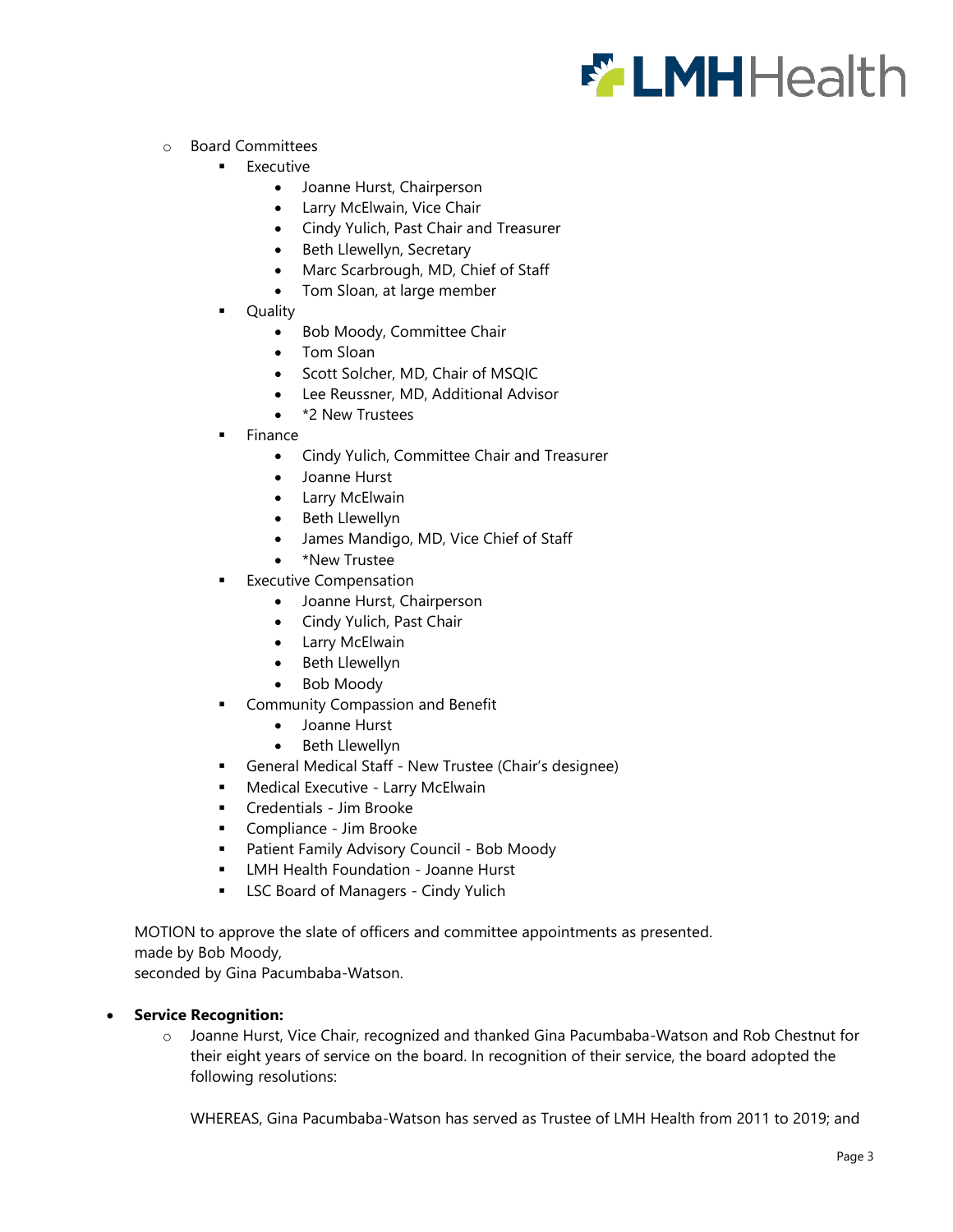

WHEREAS, she has given unselfishly of her time and efforts to promote the good and welfare of the hospital in the community during a period of significant growth, without thought to any personal gain; and

WHEREAS, the Board of Trustees and employees of LMH Health and the citizens of this community have greatly benefited from her efforts and are deeply indebted to her for her devoted and dedicated service; now, therefore,

BE IT RESOLVED, that the Board of Trustees of LMH Health does hereby express its sincere appreciation to Gina Pacumbaba-Watson for the years of significant service given to this institution in an effort to better serve the needs of its patients.

\_\_\_\_\_\_\_\_\_\_\_\_\_\_\_\_\_\_\_\_\_\_\_\_\_\_\_\_\_\_\_\_\_\_\_\_\_\_\_\_\_\_

Adopted by the LMH Health Board of Trustees on September 18, 2019.

WHEREAS, Rob Chestnut has served as Trustee of LMH Health from 2011 to 2019; and

WHEREAS, he has given unselfishly of his time and efforts to promote the good and welfare of the hospital in the community during a period of significant growth, without thought to any personal gain; and

WHEREAS, the Board of Trustees and employees of LMH Health and the citizens of this community have greatly benefited from his efforts and are deeply indebted to him for his devoted and dedicated service; now, therefore,

BE IT RESOLVED, that the Board of Trustees of LMH Health does hereby express its sincere appreciation to Rob Chestnut for the years of significant service given to this institution in an effort to better serve the needs of its patients.

Adopted by the LMH Health Board of Trustees on September 18, 2019.

MOTION to approve the above resolutions made by Cindy Yulich, Seconded by Joanne Hurst. MOTION carried.

 **New BOT Meeting times:** Joanne Hurst, Vice Chair, proposed moving the Board of Trustees meeting times back to 8:30 am beginning in October. Ms. Hurst asked for the board's feedback on the proposal. The board agreed that this would acceptable.

#### **Open Discussion:**

o No items for open discussion were presented.

#### **Executive Session**

No topics executive session discussion were presented.